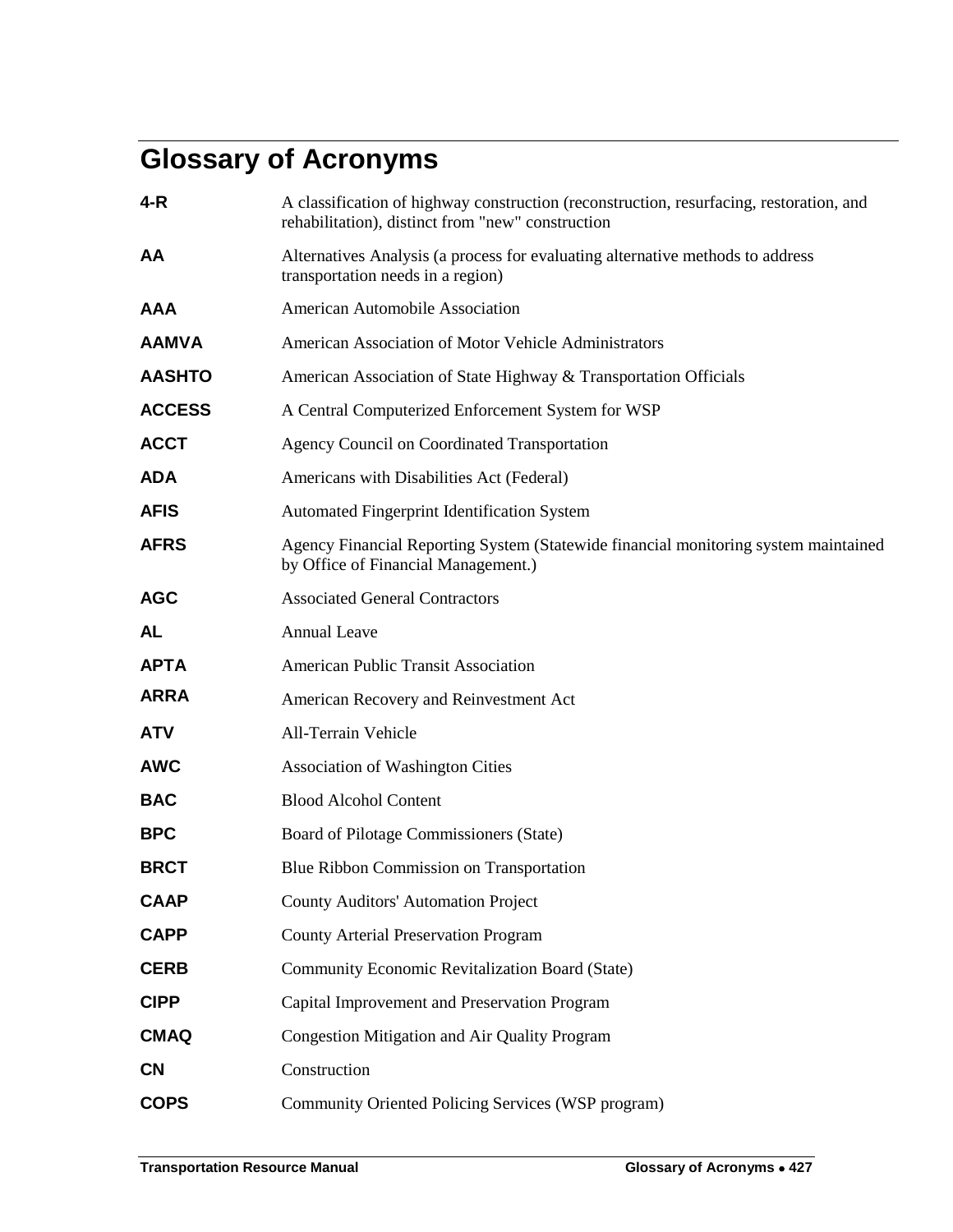| <b>CPMS</b>   | Capital Program Management System                                                                                                 |
|---------------|-----------------------------------------------------------------------------------------------------------------------------------|
| <b>CPSPTA</b> | <b>Central Puget Sound Public Transportation Account</b>                                                                          |
| <b>CRAB</b>   | County Road Administration Board (State)                                                                                          |
| <b>CSG</b>    | Council of State Governments (also Western Conference CSG--13 western states)                                                     |
| <b>CTA</b>    | <b>County Transportation Authority</b>                                                                                            |
| <b>CTR</b>    | <b>Commute Trip Reduction</b>                                                                                                     |
| <b>CVEO</b>   | Commercial Vehicle Enforcement Officer (WSP)                                                                                      |
| <b>CVISN</b>  | <b>Commercial Vehicle Information Systems Network</b>                                                                             |
| <b>DART</b>   | Dial-A-Ride Transit                                                                                                               |
| <b>DCTED</b>  | Department of Community, Trade & Economic Development (State)                                                                     |
| <b>DIS</b>    | Department of Information Services (State)                                                                                        |
| <b>DOE</b>    | Department of Ecology (State)                                                                                                     |
| <b>DOL</b>    | Department of Licensing (State)                                                                                                   |
| <b>DOP</b>    | Department of Personnel (State)                                                                                                   |
| <b>DOR</b>    | Department of Revenue (State)                                                                                                     |
| <b>DOT</b>    | Department of Transportation (State)                                                                                              |
| <b>DUI</b>    | Driving Under the Influence                                                                                                       |
| <b>DWI</b>    | Driving While Intoxicated                                                                                                         |
| <b>EIS</b>    | <b>Environmental Impact Statement</b>                                                                                             |
| <b>ERP</b>    | <b>Expert Review Panel (State)</b>                                                                                                |
| <b>ESSTA</b>  | <b>Evergreen State Specialized Transportation Association</b>                                                                     |
| <b>FAA</b>    | Federal Aviation Administration (Division of U.S. DOT)                                                                            |
| <b>FCC</b>    | <b>Federal Communications Commission</b>                                                                                          |
| <b>FEMA</b>   | Federal Emergency Management Act (federal law); Federal Emergency Management<br>Administration (office which administers the Act) |
| <b>FGTS</b>   | Freight and Goods Transportation System                                                                                           |
| <b>FHWA</b>   | Federal Highway Administration (Division of U.S. DOT)                                                                             |
| <b>FMSIB</b>  | Freight Mobility Strategic Investment Board (State)                                                                               |
| <b>FRA</b>    | Federal Railroad Administration (Division of U.S. DOT)                                                                            |
| <b>FTA</b>    | Federal Transit Administration (Division of U.S. DOT--formerly UMTA)                                                              |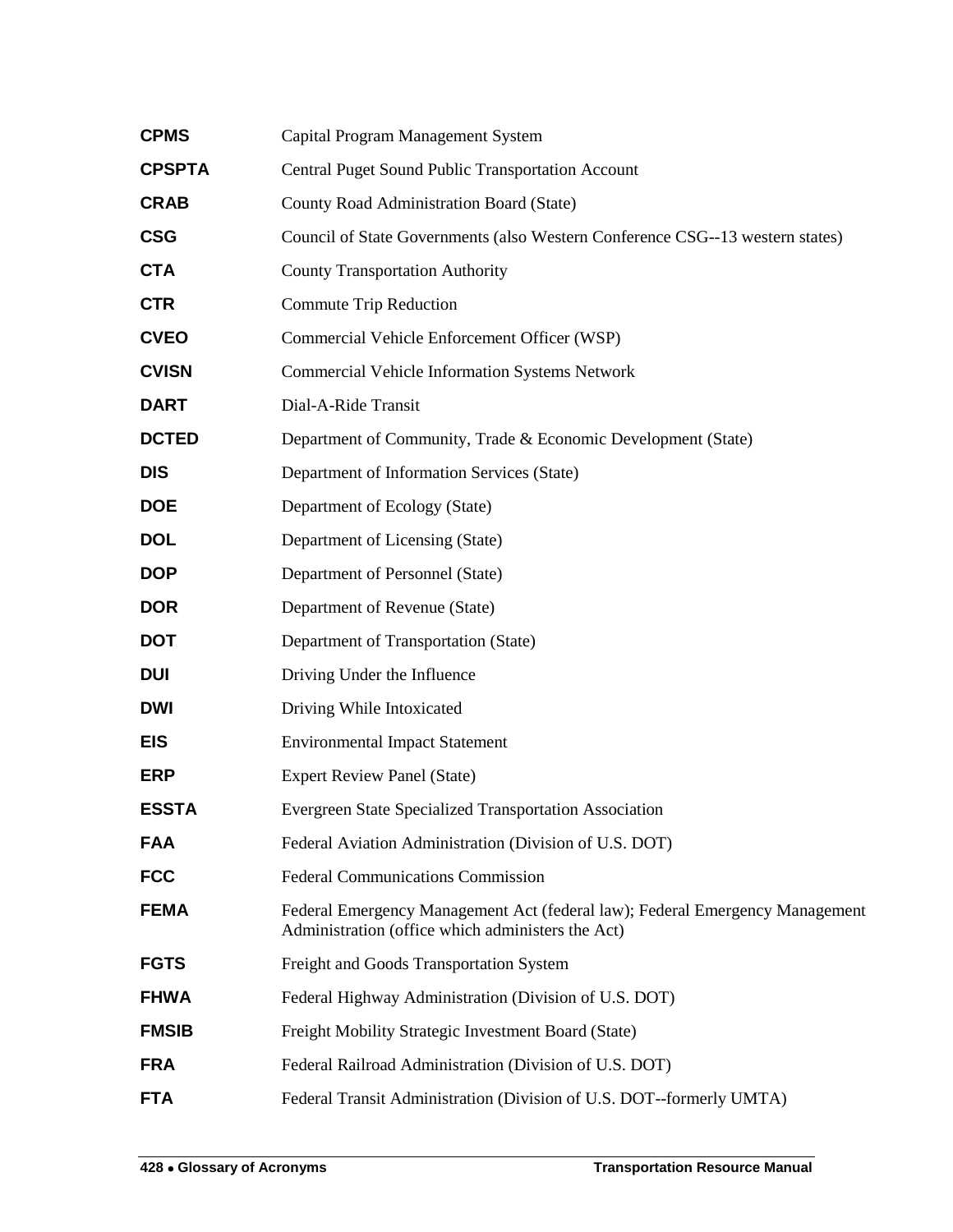| Full-Time Equivalent Employee                                      |
|--------------------------------------------------------------------|
| General Fund (State)                                               |
| Geographic Information System                                      |
| Growth Management Act (State)                                      |
| <b>High Capacity Transit</b>                                       |
| <b>High Capacity Transportation Account</b>                        |
| <b>High Occupancy Vehicle</b>                                      |
| High Occupancy/Toll                                                |
| Highway Safety Fund (State)                                        |
| <b>High Speed Ground Transportation</b>                            |
| House Transportation Committee                                     |
| Highway Trust Fund (Federal)                                       |
| <b>Highway Users Federation</b>                                    |
| International Fuel Tax Agreement (for interstate trucks)           |
| International Registration Plan (for interstate trucks)            |
| Intermodal Surface Transportation Efficiency Act of 1991 (Federal) |
| Judicial Information System                                        |
| Joint Legislative Audit & Review Committee                         |
| Joint Regional Planning Committee (duties transferred to RTA)      |
| <b>Joint Transportation Committee</b>                              |
| <b>License Application Migration Project</b>                       |
| Legislative Evaluation & Accountability Program Committee          |
| Law Enforcement Telecommunication System of WSP                    |
| Local Improvement District                                         |
| Level of Service (measure of traffic congestion)                   |
| Local Rail Freight Assistance                                      |
| Legislative Service Center                                         |
| Licensing Services Office (DOL)                                    |
| Legislative Transportation Committee                               |
|                                                                    |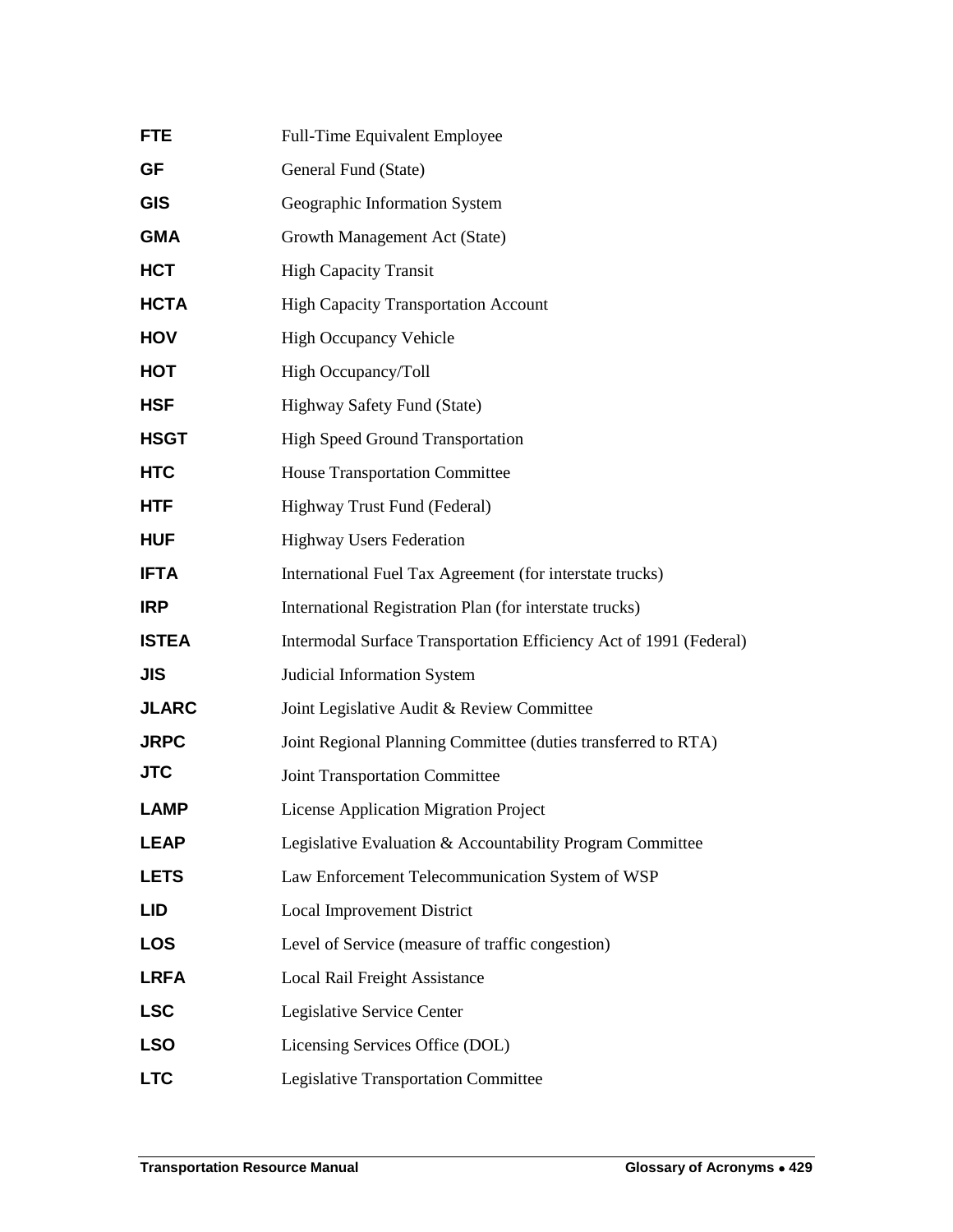| <b>MEC</b>     | Marine Employees' Commission (State)                                                                                          |
|----------------|-------------------------------------------------------------------------------------------------------------------------------|
| <b>METRO</b>   | Municipality of Metropolitan Seattle                                                                                          |
| <b>MIS</b>     | Major Investment Study                                                                                                        |
| <b>MHTA</b>    | Multistate Highway Transportation Agreement                                                                                   |
| <b>MLS</b>     | <b>Master License Service</b>                                                                                                 |
| <b>MPO</b>     | Metropolitan Planning Organization (e.g., Puget Sound Regional Council)                                                       |
| <b>MVET</b>    | Motor Vehicle Excise Tax                                                                                                      |
| <b>MVF</b>     | Motor Vehicle Fund (State)                                                                                                    |
| <b>NAAQS</b>   | National Ambient Air Quality Standards                                                                                        |
| <b>NARUC</b>   | National Association of Regulatory Utility Commissioners                                                                      |
| <b>NCSL</b>    | National Conference of State Legislatures                                                                                     |
| <b>NHS</b>     | National Highway System (designated under ISTEA)                                                                              |
| <b>NHTSA</b>   | National Highway Traffic Safety Administration (Division of U.S. DOT)                                                         |
| <b>NOVA</b>    | Non-Highway and Off-Road Vehicle Activities Program Account                                                                   |
| <b>NPAIS</b>   | National Plan of Integrated Airports System                                                                                   |
| <b>NTSB</b>    | <b>National Transportation Safety Board</b>                                                                                   |
| <b>OA</b>      | <b>Obligation Authority</b>                                                                                                   |
| <b>OFM</b>     | Office of Financial Management (State) (Governor's budget office)                                                             |
| <b>OMS</b>     | Office of Marine Safety                                                                                                       |
| <b>ORV</b>     | Off-Road Vehicle                                                                                                              |
| <b>OUM</b>     | Office of Urban Mobility (DOT)                                                                                                |
| <b>PAM</b>     | <b>Patrol Allocation Model</b>                                                                                                |
| <b>PCC</b>     | Palouse River and Coulee City Railroad                                                                                        |
| <b>PE</b>      | Preliminary Engineering                                                                                                       |
| <b>PFA</b>     | Passenger Ferry Account                                                                                                       |
| <b>PICS</b>    | Patrol Information Collection System (Washington State)                                                                       |
| <b>POPS</b>    | Problem Oriented Public Safety (WSP program)                                                                                  |
| <b>PPP/PPI</b> | Public Private Partnerships/Public-Private Initiatives program                                                                |
| <b>PSCCA</b>   | Puget Sound Capital Construction Account (an account within the state Motor Vehicle<br>Fund earmarked for ferry construction) |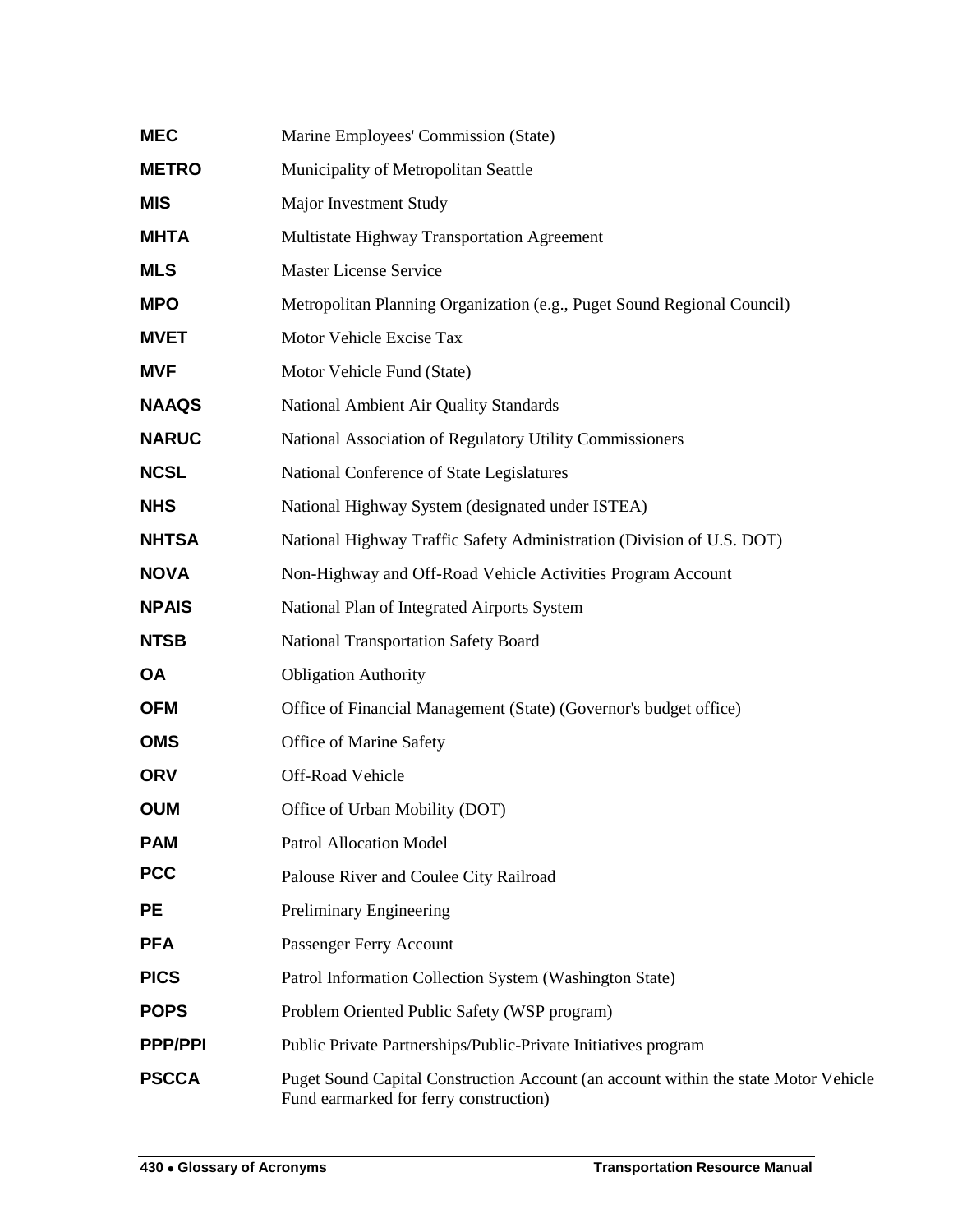| <b>PSEA</b>       | Public Safety & Education Account                                                                                               |
|-------------------|---------------------------------------------------------------------------------------------------------------------------------|
| <b>PSFOA</b>      | Puget Sound Ferry Operations Account (an account within the state Motor Vehicle Fund<br>earmarked for ferry operations subsidy) |
| <b>PSRC</b>       | <b>Puget Sound Regional Council</b>                                                                                             |
| <b>PTBA</b>       | Public Transportation Benefit Area (a public transportation system, either less or greater<br>than a single county)             |
| <b>PTSA</b>       | <b>Public Transportation Systems Account</b>                                                                                    |
| <b>RAP</b>        | Rural Arterial Program (State)                                                                                                  |
| <b>RATA</b>       | <b>Rural Arterial Trust Account</b>                                                                                             |
| <b>RCW</b>        | <b>Regional Councils of Washington</b>                                                                                          |
| <b>RCW</b>        | Revised Code of Washington (state law)                                                                                          |
| <b>RFP</b>        | <b>Request for Proposal</b>                                                                                                     |
| <b>RID</b>        | Road Improvement District                                                                                                       |
| <b>RTA</b>        | <b>Regional Transit Authority</b>                                                                                               |
| <b>RTP</b>        | <b>Regional Transportation Plan</b>                                                                                             |
| <b>RTPO</b>       | Regional Transportation Planning Organization                                                                                   |
| <b>SAFETEA-LU</b> | Safe Accountable Flexible Efficient Transportation Equity Act: A Legacy for Users                                               |
| <b>SCCIT</b>      | Snohomish County Committee for Improved Transportation                                                                          |
| <b>SEPA</b>       | <b>State Environmental Policy Act</b>                                                                                           |
| <b>SIP</b>        | <b>State Implementation Plan</b>                                                                                                |
| <b>SL</b>         | Sick Leave                                                                                                                      |
| <b>SOV</b>        | Single Occupancy Vehicle                                                                                                        |
| <b>SPHA</b>       | <b>State Patrol Highway Account</b>                                                                                             |
| <b>SPMA</b>       | Seattle Popular Monorail Authority                                                                                              |
| <b>STC</b>        | <b>Senate Transportation Committee</b>                                                                                          |
| <b>STP</b>        | Surface Transportation Program (part of ISTEA)                                                                                  |
| <b>TAG</b>        | Transportation Analysis Group (formerly the Road Jurisdiction Committee)                                                        |
| <b>TBD</b>        | <b>Transportation Benefit District</b>                                                                                          |
| <b>TDM</b>        | <b>Transportation Demand Management</b>                                                                                         |
| <b>TEA-21</b>     | Transportation Equity Act for the 21 <sup>st</sup> Century                                                                      |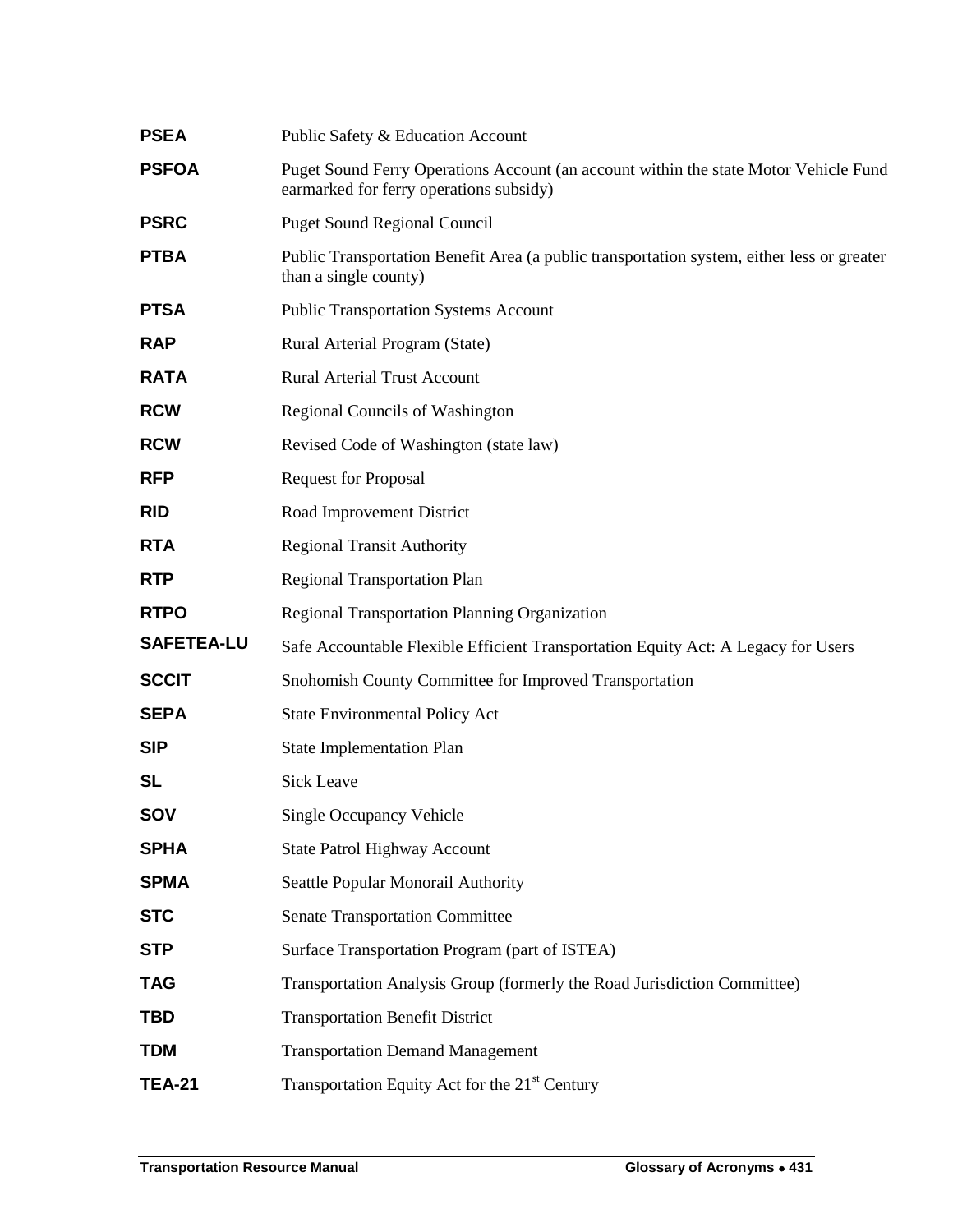| <b>TEIS</b>         | Transportation Executive Information System                                                                              |
|---------------------|--------------------------------------------------------------------------------------------------------------------------|
| TF                  | <b>Transportation Fund</b>                                                                                               |
| <b>TIA</b>          | <b>Transportation Improvement Account</b>                                                                                |
| TIB                 | <b>Transportation Improvement Board (State)</b>                                                                          |
| <b>TIFIA</b>        | Transportation Infrastructure Finance Innovation Act                                                                     |
| <b>TIGER Grants</b> | Transportation Investments Generating Economic Recovery grants (federal)                                                 |
| <b>TIP</b>          | <b>Transportation Improvement Program</b>                                                                                |
| <b>TMA</b>          | <b>Transportation Management Area</b>                                                                                    |
| <b>TNB</b>          | <b>Tacoma Narrows Bridge</b>                                                                                             |
| <b>TPA</b>          | <b>Transportation Partnership Account</b>                                                                                |
| <b>TPAB</b>         | <b>Transportation Performance Audit Board</b>                                                                            |
| <b>TPEAC</b>        | Transportation Permit Efficiency and Accountability Committee                                                            |
| <b>TRAC</b>         | Title and Registration Advisory Committee                                                                                |
| <b>TRB</b>          | <b>Transportation Research Board (Federal)</b>                                                                           |
| <b>TRAINS</b>       | Transportation Reporting & Accounting Information System                                                                 |
| <b>TSA</b>          | <b>Transit Security Administration</b>                                                                                   |
| <b>TSM</b>          | <b>Transportation Systems Management</b>                                                                                 |
| <b>UATA</b>         | <b>Urban Arterial Trust Account</b>                                                                                      |
| <b>UCC</b>          | <b>Uniform Commercial Code</b>                                                                                           |
| <b>UIW</b>          | United Infrastructure Washington, Inc.                                                                                   |
| <b>UMTA</b>         | Urban Mass Transportation Administration (Federal) (Division of U.S. DOT--now<br>renamed Federal Transit Administration) |
| <b>USCG</b>         | U.S. Coast Guard (Division of U.S. DOT) (Federal)                                                                        |
| <b>UTC</b>          | Utilities & Transportation Commission (State)                                                                            |
| <b>USDOT</b>        | United State Department of Transportation (Federal)                                                                      |
| <b>UTBA</b>         | Unincorporated Transportation Benefit Area                                                                               |
| <b>VATA</b>         | Valley Area Transportation Alliance (Kent)                                                                               |
| <b>VMT</b>          | Vehicle Miles Traveled                                                                                                   |
| <b>WAC</b>          | Washington Administrative Code                                                                                           |
| <b>WACIC</b>        | <b>Washington Crime Information Center</b>                                                                               |
|                     |                                                                                                                          |